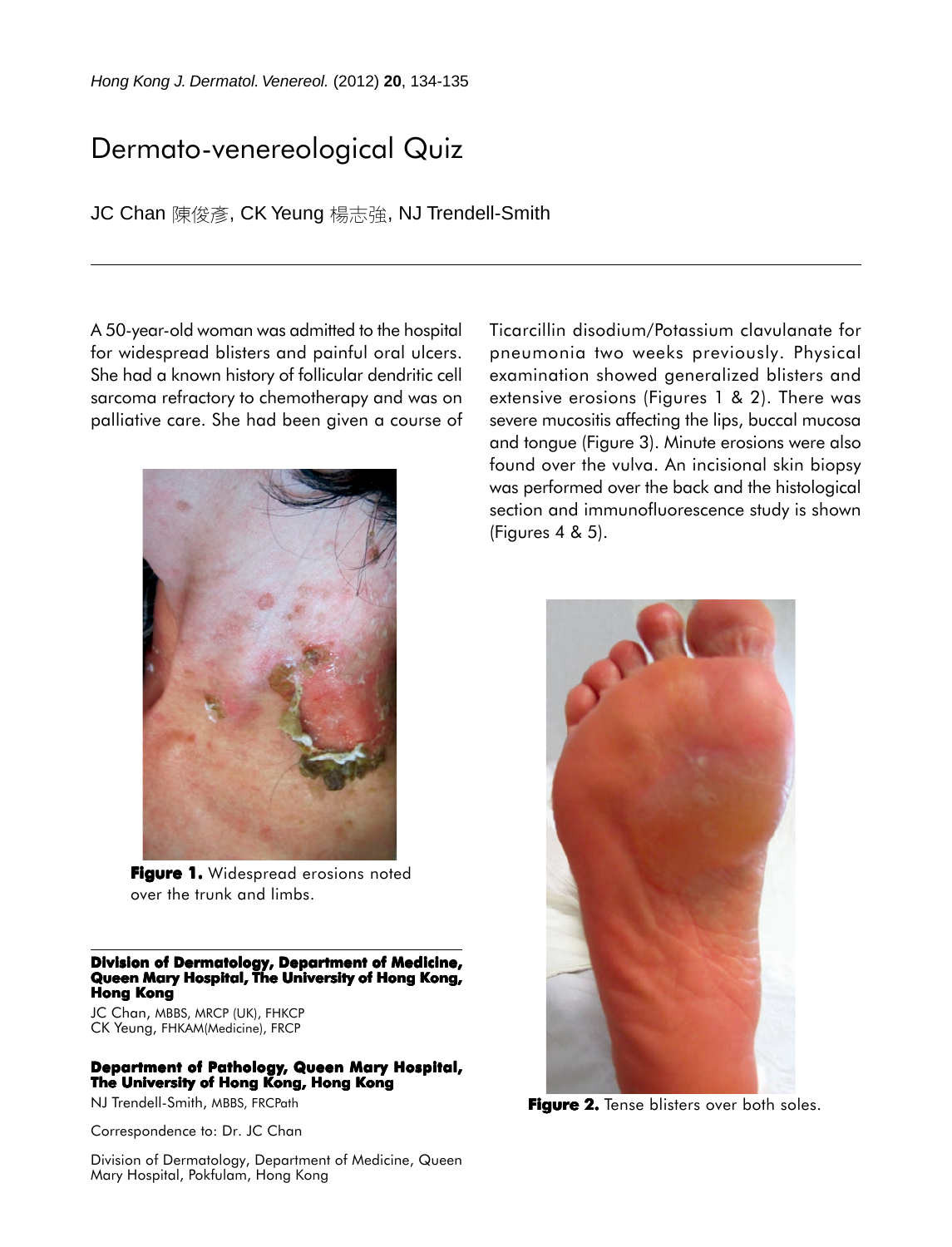



**Figure 5.** Direct immunofluorescence showing strong intercellular staining pattern with IgG (X100).

Figure 3. Severe mucositis over the lips and oral cavity.



**Figure 4.** Photomicrograph (H&E X100) showing lichenoid interface dermatitis including cytoid bodies (thin line) with basal vacuolation, suprabasal acantholysis and tombstoning (thick line).

## **Questions**

- 1) What are the clinical differential diagnoses?
- 2) What are the histopathological features shown in the figure?
- 3) What is the diagnosis?
- 4) How would you manage the patient?

(Answers on page 147)